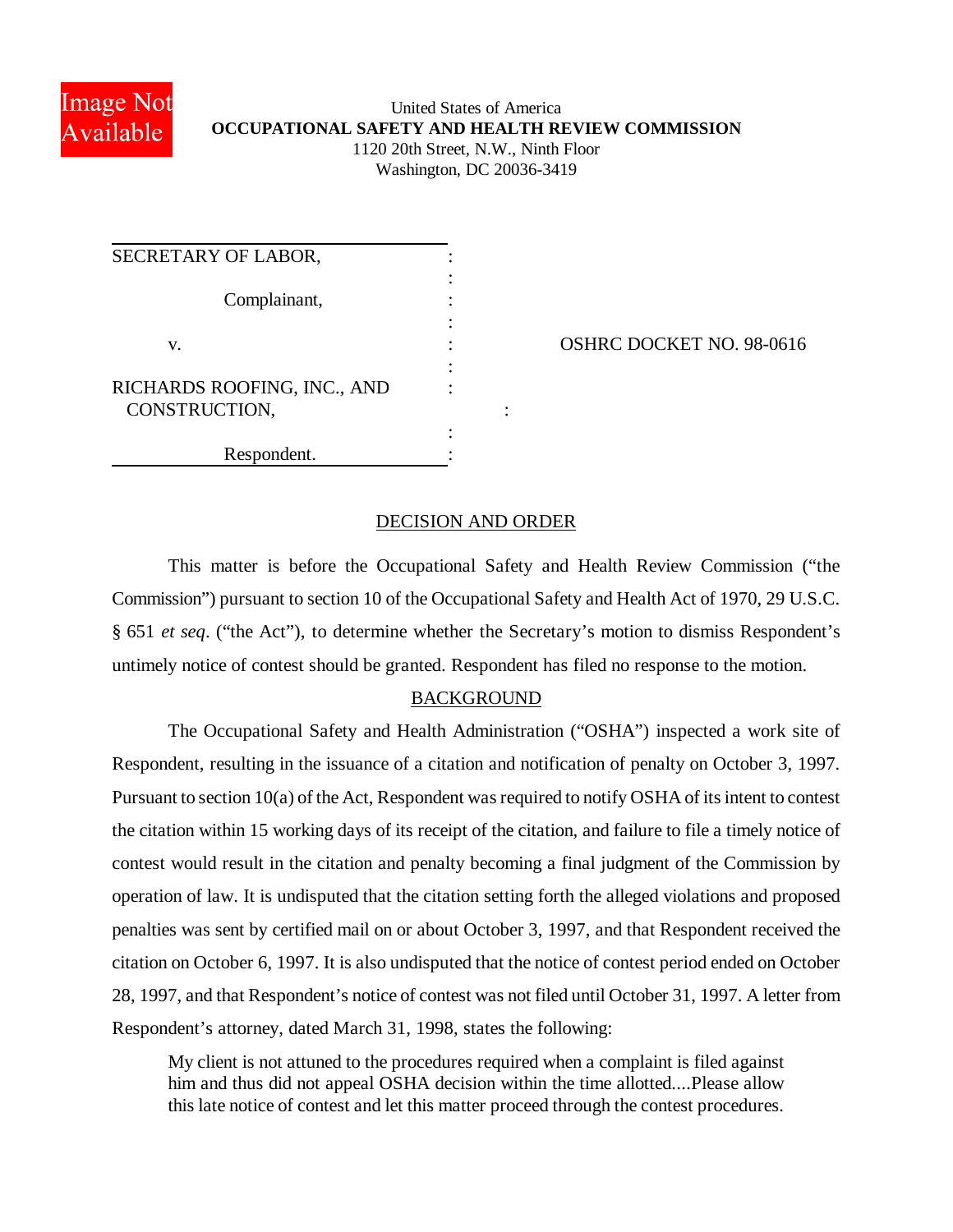### DISCUSSION

The record plainly shows that Respondent did not file its notice of contest until the expiration of the required 15-day period. An otherwise untimely notice of contest may be accepted where the delay in filing was caused by deception on the part of the Secretary or by the Secretary's failure to follow proper procedures. An employer is also entitled to relief under Federal Rule of Civil Procedure  $(60)(b)(1)$  if it establishes that the Commission's final order was entered as a result of "mistake, inadvertence, surprise, or excusable neglect," or under Federal Rule of Civil Procedure (60)(b)(6) for "any other reason justifying relief," including mitigating circumstances such as absence, illness, or a disability which would prevent a party from protecting its interests. *Branciforte Builders, Inc.*, 9 BNA OSHC 2113 (No. 80-1920, 1981). There is no contention that the Secretary acted improperly in this matter; rather, Respondent is requesting, in effect, that the untimely filing be excused due to its lack of experience in OSHA matters.

The cover letter to the citation issued to Respondent states, in the first paragraph, as follows:

You must abate the violations referred to in this Citation by the dates listed and pay the penalties proposed, unless within 15 working days ... from your receipt of this Citation and Notification of Penalty you mail a notice of contest to the U.S. Department of Labor Area Office at the address shown above. Please refer to the enclosed booklet (OSHA 3000) which outlines your rights and responsibilities and which should be read in conjunction with this form.

In addition, page 2 of the cover letter has a paragraph which provides as follows:

**Right to Contest** - You have the right to contest this Citation and Notification of Penalty. You may contest all citation items or only individual items. You may also contest proposed penalties and/or abatement dates without contesting the underlying violations. **Unless you inform the Area Director in writing that you intend to contest the citation(s) and/or proposed penalty(ies) within 15 working days after receipt, the citation(s) and the proposed penalty(ies) will become a final order of the Occupational Safety and Health Review Commission and may not be reviewed by any court or agency.**

The Commission has held that the OSHA citation "plainly state(s) the requirement to file a notice of contest within the prescribed time period," and that the OSHA 3000 booklet accompanying the citation "provide[s] additional, straightforward explanations." <sup>1</sup> *Roy Kay, Inc.*, 13 BNA OSHC

<sup>&</sup>lt;sup>1</sup> According to an affidavit of the area director of the OSHA office that issued the citation, (continued...)